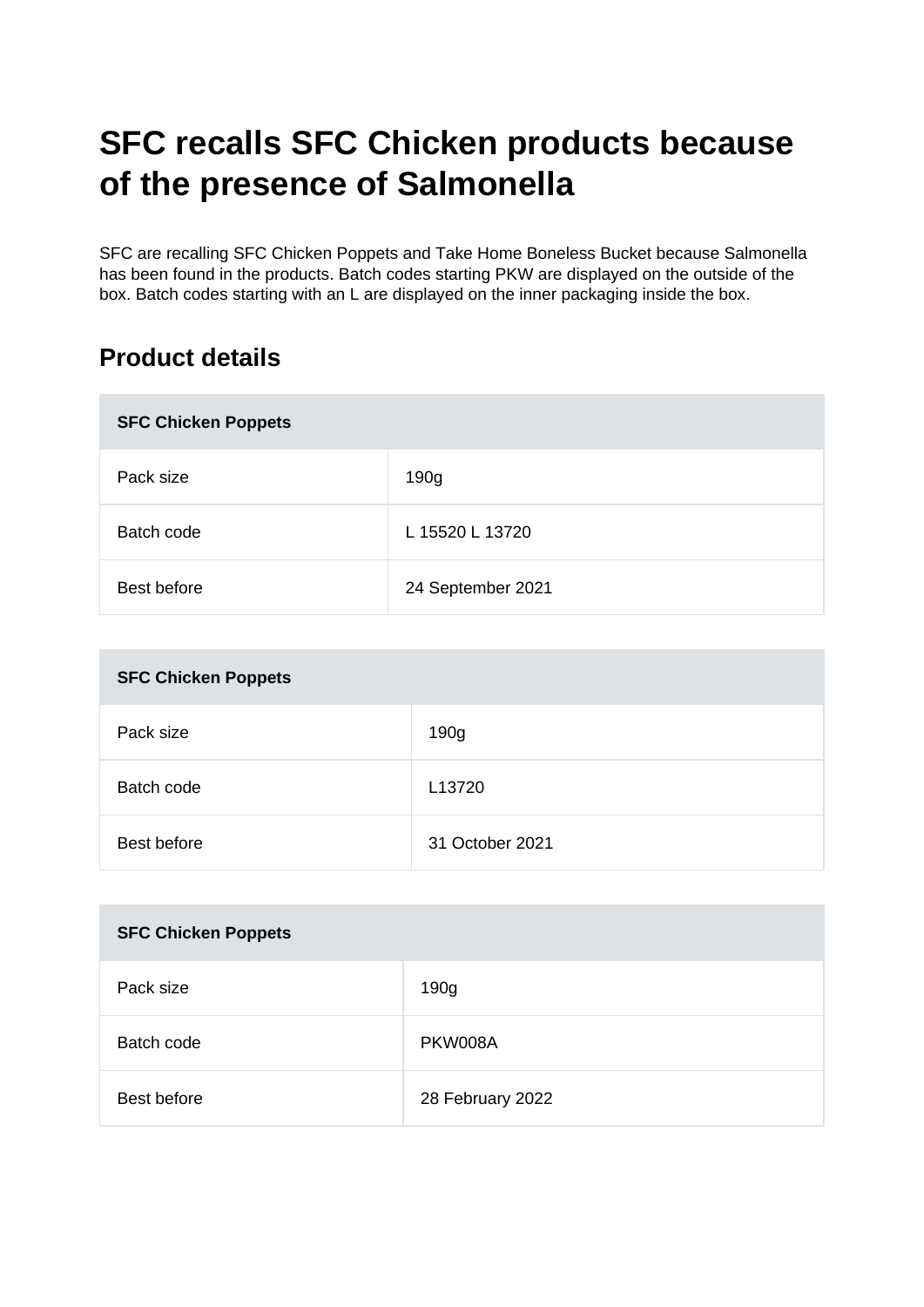| <b>SFC Chicken Poppets</b> |                  |
|----------------------------|------------------|
| Pack size                  | 190 <sub>g</sub> |
| Batch code                 | PKW011A          |
| Best before                | 28 February 2022 |

| <b>SFC Take Home Boneless Bucket</b> |                  |  |
|--------------------------------------|------------------|--|
| Pack size                            | 650g             |  |
| Batch code                           | L19720           |  |
| Best before                          | 28 November 2021 |  |

## Risk statement

The presence of Salmonella in the products listed above.

Symptoms caused by Salmonella usually include fever, diarrhoea and abdominal cramps.

## Action taken by the company

SFC is recalling the above products. Point of sale notices will be displayed in all retail stores that are selling these products. These notices explain to customers why the products are being recalled and tell them what to do if they have bought the product. Please see the attached notice. PDF

[View Customer Notice: SFC recalls chicken products as pdf\(Open in a new window\)](https://s3-eu-west-1.amazonaws.com/fsa-alerts-files/production/FSA-PRIN-10-2021-update-1/FSA-PRIN-10-2021-Update-1-SFC-recalls-SFC-Chicken-products-because-of-the-presence-of-Salmonella.pdf) (854.19 KB)

## Our advice to consumers

If you have bought any of the above products do not eat them. Instead, return it to the store from where it was bought for a full refund or alternatively, email a photo of the product packaging clearly showing the batch code information printed on the inner bag of the products to customerservices@sfcwholesale.co.uk for a refund and then safely dispose of the product at home.

## Related alerts

[FSA-PRIN-10-2021-update-4: Update 4 - SFC recalls SFC Chicken products because of](https://www.food.gov.uk/cy/news-alerts/alert/fsa-prin-10-2021-update-4) [the presence of Salmonella](https://www.food.gov.uk/cy/news-alerts/alert/fsa-prin-10-2021-update-4)